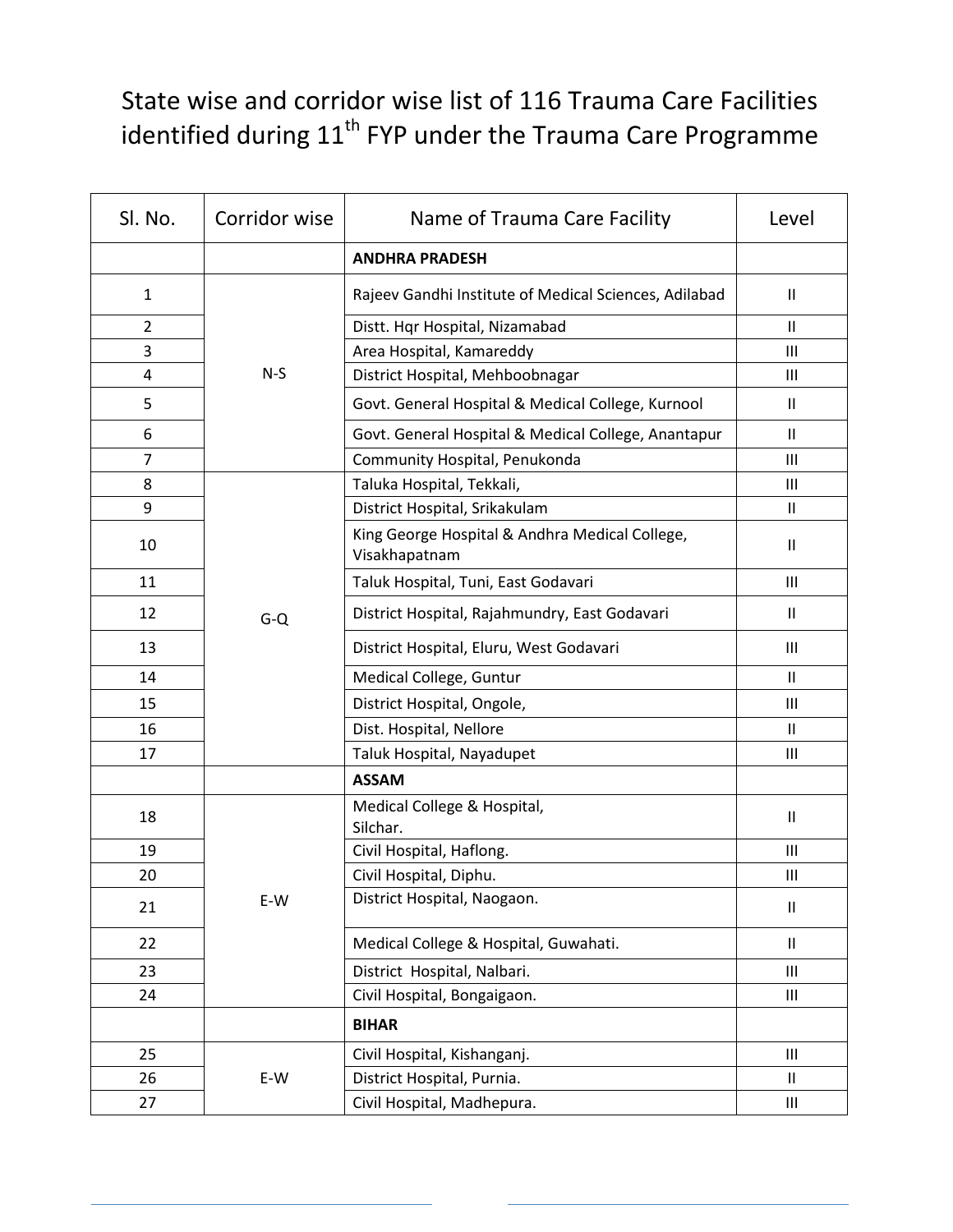| 28 |         | Darbhanga Medical College                                  | Ш                          |
|----|---------|------------------------------------------------------------|----------------------------|
|    |         | Hospital, Darbhanga.                                       |                            |
| 29 |         | S.K. Medical College Hospital,<br>Muzaffarpur.             | $\mathbf{H}$               |
| 30 |         | Civil Hospital, Gopalgunj.                                 | Ш                          |
| 31 |         | Civil Hospital, Jhanjarpur.                                | Ш                          |
| 32 |         | Sadar Hospital, Sasaram, Rohtas                            | III                        |
| 33 | GQ      | AN Magadh Medical College                                  |                            |
|    |         | Hospital, Gaya                                             | $\mathbf{I}$               |
|    |         | <b>GUJARAT</b>                                             |                            |
| 34 |         | Civil Hospital, Palanpur.                                  | Ш                          |
| 35 |         | Civil Hospital, Radhanpur.                                 | Ш                          |
| 36 |         | S.A. Hospital, Bachau, Kutch                               | Ш                          |
| 37 | E-W     | General Hospital, Morbi.                                   | $\mathbf{H}$               |
| 38 |         | Pt. Deen Dayal Upadhayaya Hospital, Rajkot.                | $\mathbf{H}$               |
| 39 |         | CHC, Jetpur.                                               | Ш                          |
| 40 |         | General Hospital, Porbandar.                               | $\mathbf{H}$               |
| 41 |         | General Hospital, Valsad                                   | $\mathbf{I}$               |
| 42 |         | Govt. Medical College, Surat                               | $\mathbf{I}$               |
| 43 | $G-Q$   | District Hospital, Bharuch                                 | Ш                          |
| 44 |         | <b>SSG Hospital &amp; Medical</b>                          | Ш                          |
| 45 |         | College, Vadodara<br>District Hospital, Himmat Nagar       | Ш                          |
|    |         | <b>HARYANA</b>                                             |                            |
| 46 |         | Dist Hospital, Ambala                                      | $\ensuremath{\mathsf{II}}$ |
| 47 | $N-S$   | Civil Hospital, Panipat                                    | Ш                          |
| 48 | $G-Q$   | District Hospital, Rewari                                  | Ш                          |
|    |         | <b>JAMMU &amp; KASHMIR</b>                                 |                            |
| 49 |         | MMAM District Hospital, Anantnag                           | Ш                          |
| 50 | $N-S$   | Trauma Hospital, Batote, Doda                              | Ш                          |
| 51 |         | Govt. District Hospital, Udhampur                          | $\ensuremath{\mathsf{II}}$ |
|    |         | <b>JHARKHAND</b>                                           |                            |
| 52 | $G-Q$   | Patliputra Medical College, Dhanbad                        | $\mathsf{II}$              |
|    |         | <b>KARNATAKA</b>                                           |                            |
| 53 |         | Tumkur Dist Hospital, Tumkur                               | III                        |
| 54 | $G-Q$   | Taluk Hospital, Sira                                       | Ш                          |
| 55 |         | Civil Hospital, Chitradurga                                | Ш                          |
| 56 |         | Civil Hospital, Devangere                                  | Ш                          |
| 57 |         | Karnataka Institute of Medical<br>Sciences, Hubli, Dharwad | Ш                          |
| 58 | $G - Q$ | District Hospital, Haveri                                  | Ш                          |
| 59 |         | District Hospital, Belgaum                                 | Ш                          |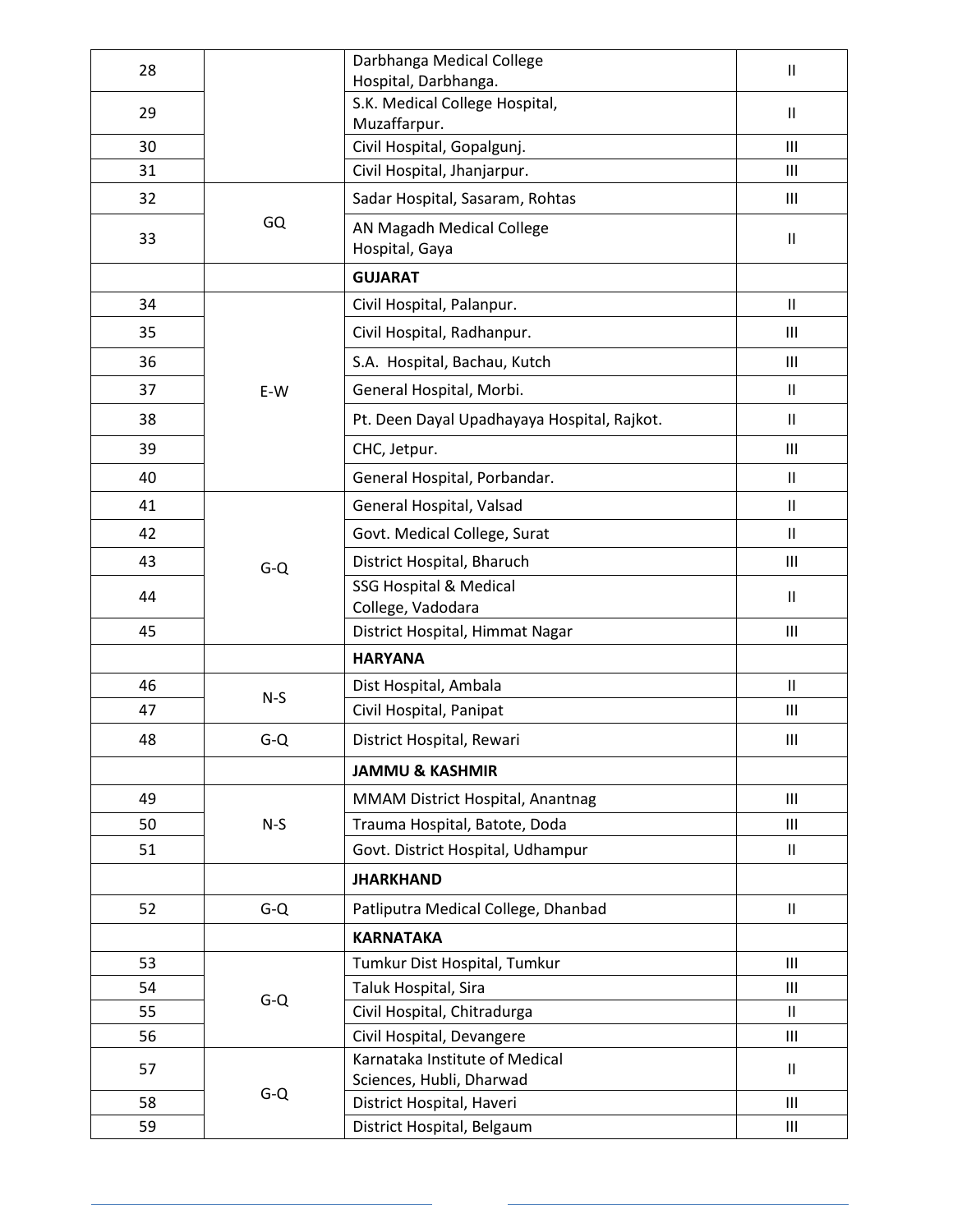| 60 | $N-S$ | Medical College, Chickballapur                            | $\mathbf{III}$                     |
|----|-------|-----------------------------------------------------------|------------------------------------|
|    |       | <b>MADHYA PRADESH</b>                                     |                                    |
| 61 | E-W   | Civil Hospital, Shivpuri.                                 | Ш                                  |
| 62 | $N-S$ | G R Medical College Hospital,<br>Gwalior                  | Ш                                  |
| 63 |       | District Hospital, Sagar                                  | $\mathbf{II}$                      |
| 64 |       | District Hospital, Narasimhapur                           | $\mathbf{III}$                     |
| 65 |       | Indira Gandhi District Hospital, Seoni                    | Ш                                  |
|    |       | <b>MAHARASHTRA</b>                                        |                                    |
| 66 |       | Govt. Medical College Hospital,<br>Kolhapur               | $\mathbf{H}$                       |
| 67 |       | District Hospital, Satara                                 | $\mathbf{III}$                     |
| 68 | GQ    | <b>BJ Medical College, Pune</b>                           | $\mathbf{II}$                      |
| 69 |       | Municipal Hospital, Vashi                                 | $\mathbf{III}$                     |
| 70 |       | Sub District Hospital Danau, Thane                        | $\mathbf{III}$                     |
| 71 | $N-S$ | Sub District Hospital, Hinganghat, Wardha                 | $\mathbf{III}$                     |
|    |       | <b>ORISSA</b>                                             |                                    |
| 72 |       | District Hospital, Balasore                               | $\mathbf{I}$                       |
| 73 |       | District Hospital, Bhadrak                                | $\mathbf{III}$                     |
| 74 | $G-Q$ | <b>SCB Medical College, Cuttack</b>                       | $\mathsf{I}$                       |
| 75 |       | District Hospital, Khurda                                 | $\mathbf{III}$                     |
| 76 |       | MKCG Medical College, Behrampur                           | Ш                                  |
|    |       | <b>PUNJAB</b>                                             |                                    |
| 77 |       | Sub-District Hospital, Pathankot, Gurdaspur               | $\mathbf{III}$                     |
| 78 | $N-S$ | Dist Hospital, Jalandhar                                  | $\mathbf{H}$                       |
| 79 |       | Dist Hospital, Khanna                                     | Ш                                  |
|    |       | <b>RAJASTHAN</b>                                          |                                    |
| 80 |       | Govt. Hospital, Baran.                                    | $\ensuremath{\mathsf{III}}\xspace$ |
| 81 | E-W   | New Medical College Hospital, Kota.                       | $\mathbf{H}$                       |
| 82 |       | SS Hospital, Chittorgarh.                                 | $\mathbf{III}$                     |
| 83 |       | Civil Hospital, Dungarpur, Sabarkantha                    | $\mathop{\rm III}\nolimits$        |
| 84 |       | RNT Medical College, Udaipur                              | Ш                                  |
| 85 |       | District Hospital, Bhilwara                               | III                                |
| 86 | $G-Q$ | JLN Medical College, Ajmer                                | Ш                                  |
| 87 |       | SMS Medical College, Jaipur                               | $\mathbf{I}$                       |
| 88 |       | Taluk Hospital, Kotputli, Alwar                           | $\mathop{\rm III}\nolimits$        |
| 89 |       | Govt. Hospital, Sirohi                                    | Ш                                  |
|    |       | <b>TAMIL NADU</b>                                         |                                    |
| 90 |       | Kilpauk Medical College, Chennai                          | $\mathbf{II}$                      |
| 91 | GQ    | Government Medical College and Civil Hospital,<br>Vellore | $\sf II$                           |